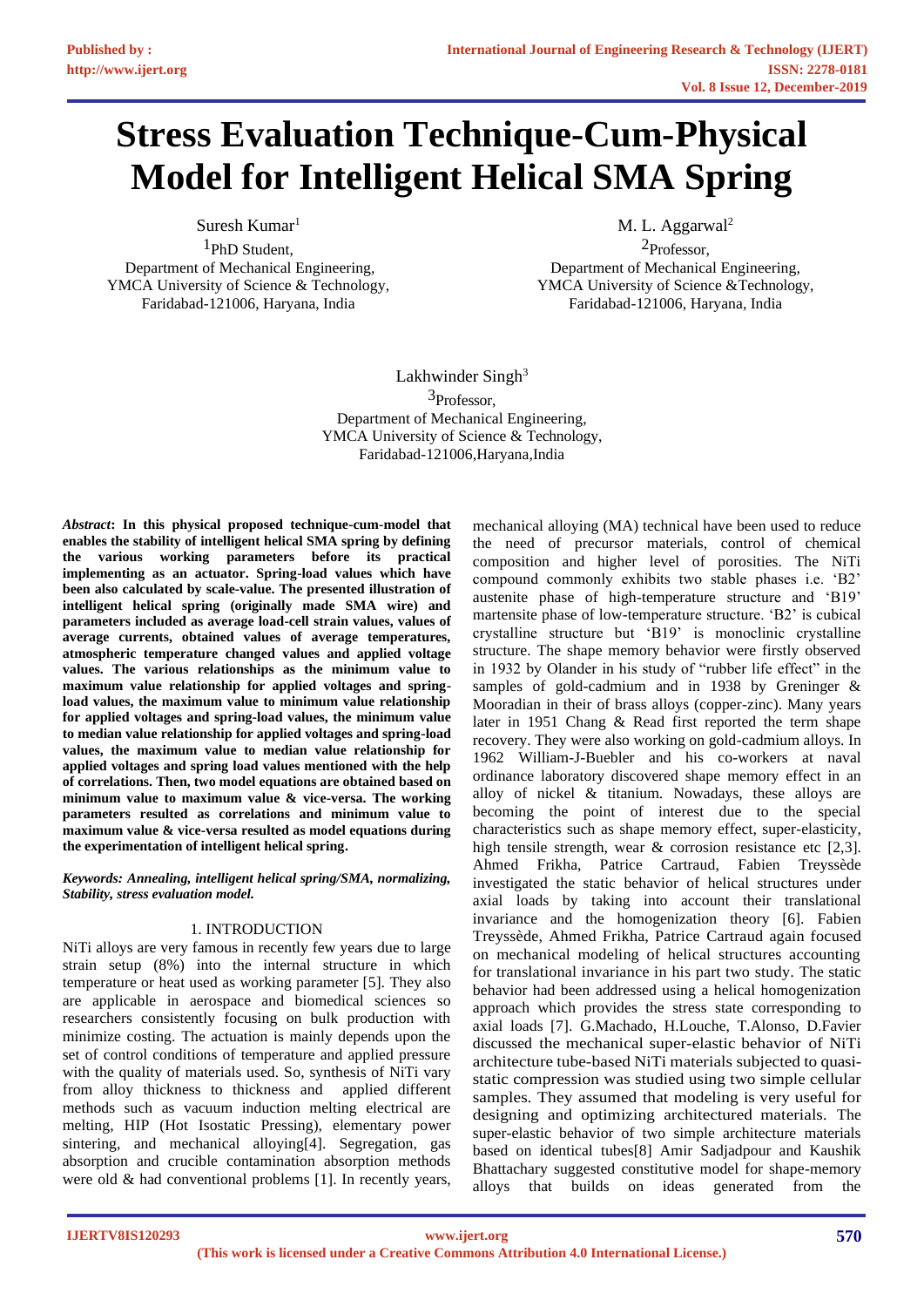micromechanical studies of the underlying microstructure as a rate-dependant one-dimensional thermodynamically consistent constitutive framework for the dynamic behavior of polycrystalline SMA's[9]. Ferdinando, Auricchio and Davide performed experimental tests on superelastic shape-memory alloys (SMAs) show a significant dependence of the stress–strain relationship on the loading–unloading rate, coupled with a not negligible oscillation of the material temperature [10].

 In present work we has used the NiTi wire with a preset conditions as prescribed by the seller and investigation objective to established physical model based on smart helical spring by using the basic electronic components such as registers, capacitors', P-N diodes, transistors, rectifier and also using the electrical components such as sockets, DC supply power, transformers, cables, connectors. This work model can be measure the any helical SMA spring at any predefined condition.

#### 2. MODEL PREPARATION

The proposed model comprised of the following main subparts included as:

**2.1 Iron-Stand:** Iron Stand has been used because it is made of ordinary Iron and easily availability of Iron-pieces in any shape in market or marking college workshop. Further it included following parts:-

**Base plate with vertical column:** The base plate has dimensions =  $18.2X9.5X0.6$  (0.6 cm represents the thickness of plate, 9.5cm represents width, whereas 18.2 cm represent length at which vertical column is welded along length). The hole represents in base plate as M7.9X0.375 (dimensions in mm).



So it is obvious that width of plate  $= 9.5$ , the vertical column dimension = 24.4cmX0.5cm whereas 24.5cm represent vertical height of column, 2.4cm represent the width of vertical column and 0.5 cm represent the thickness of vertical column respectively. The base plate also has the threaded hole within itself which is 1.2 cm far away from width side and vertical column is welded near to the edge of plate as possible as by the tungsten arc welding m/c 400Amp. The tolerance of  $\pm 0.1$  mm might be possible, but have no effect of such error.

**Cylindrical rod (vertical type):** It can be seen from Fig 2, the length of rod is  $= 28+1+1.7 = 30.7$ , all dimensions are in cm. Here 28 represents the middle portion of rod &. The thread tap dimension up to 0.6 cm for 1 cm length and thread tap dimension up to 1.5cm for 1.7cm length. The diameter of middle portion ( $\phi_m$ ) = 1.2 cm. The dimensions of threaded portion for both sides are M7.9 x1.25 in which outer diameter  $(\phi_t) = 7.9$  mm

**Adjustable lower plate with locking:** It consists of cylindrical hollow part. The dimensions of cylindrical hollow part as: length  $= 2.7$ cm, thickness  $= 0.7$  cm, Inner diameter  $(\phi_i) = 1.2$  cm, Outer diameter  $(\phi_0) = 1.2 + 2X0.7 = 2.6$  cm.

Now for rectangular thick part, the dimensions= 11.5X2.5X0.3 (all dimension in cm), the hole dimension of this part include  $\phi h = 1.2$  cm. The tightened hexagonal nut also used with 0.8cm each side and having centralized hole  $(\phi)$  = 7.9mm such that M7.9x0.375. The allowance of all meshing parts varies from 0.02 to 0.04 for reading taken in mm. And the dimensions of locking plate= 3.5cmX1.9cmX3mm whereas 3 mm represent the



thickness of it. Threaded screw length  $= 1.4$  cm. The Ironstand has been made with the help of drilling tool bit and drilling m/c, lathe m/c and its operation, different type of Tap holder & tap bit (threaded type) and application of tungsten arc welding- 400 amp m/c also included.

**2.2 Load Cell (20 Kg):** It is the transducers which convert force or load into electrical signal. The various types of load cells are commercial available in markets such as Beam type, S-Type, Cantilever type, Tension or Compression type, Straight bar type etc[13].



Fig.3 load-cell (Pt. 1 refers for screws and pt. 2 refers for strain-gauges)

The straight bar load cell has been applied here; range from 0- 20 kg of pressure (force) and it is single point HT sensor. Specification as-received: Table 1 (Temp. Sensor)

| Measuring<br>Range/<br>Rated<br>capacity | $0-20$ Kg     | Rated output                         | $1 \text{ mV/V}$   |
|------------------------------------------|---------------|--------------------------------------|--------------------|
| Non-Linearity                            | 0.15%<br>E.S. | Recommended<br>Excitation<br>Voltage | 12 V               |
| Gauge factor                             | $2 - 5$       | Metal Film/<br><b>Metal Foil</b>     | Constantan/Silicon |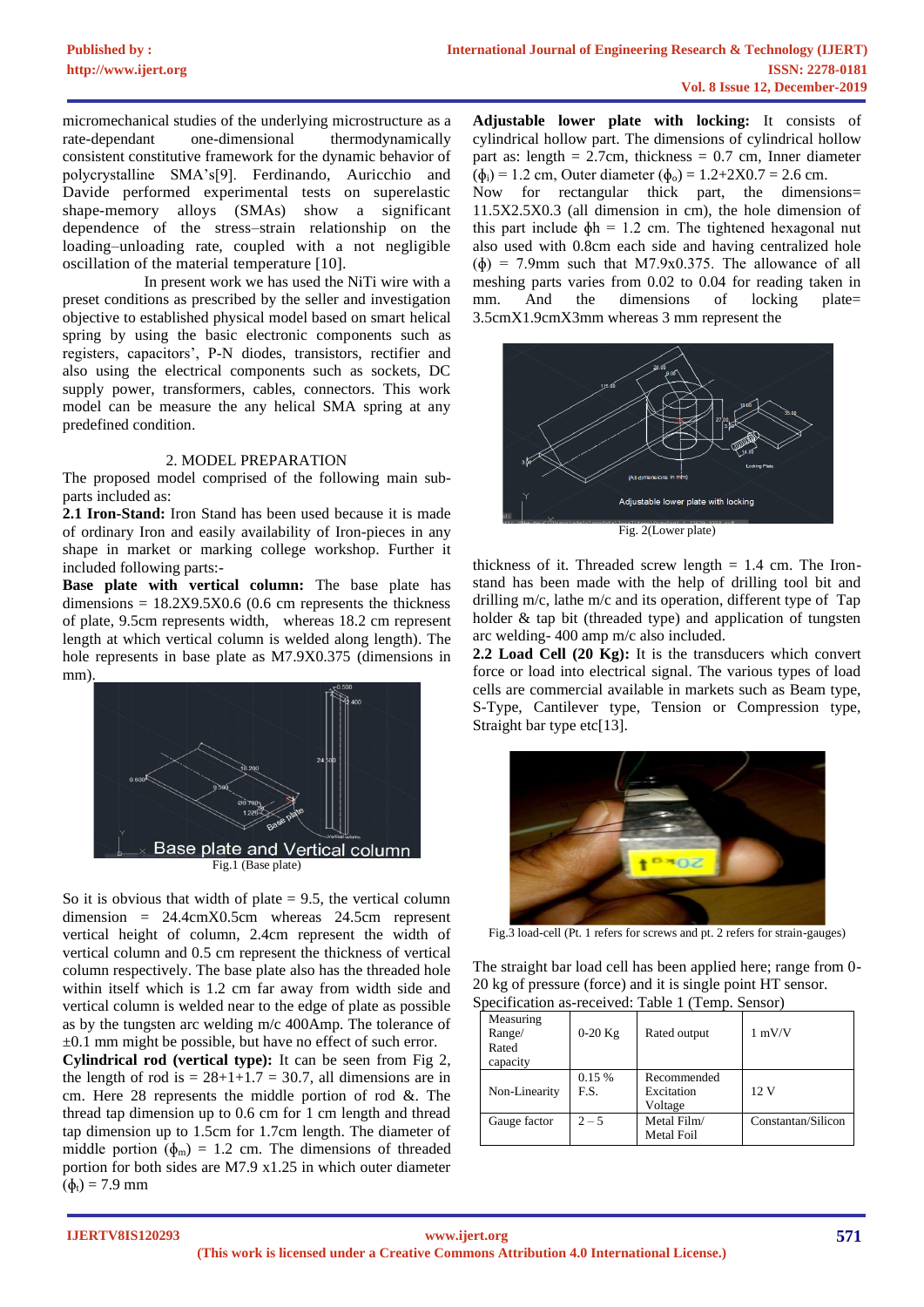The Conversion of force is achieved by measuring the physical deformation of internal strain gauge. The strain gauge configured in a wheat stone bridge circuit. The strain gauges are present in terms of resistors. The load cell or HT sensor has been used here which was single point type specifications mentioned above in table1.

**2.3 Temperature Sensor (LM35):** A temperature sensor is a device that provides for temperature measurement through an electrical signal. So temperature value measured with respect to volt (V). It is obvious as many types of temperature sensors are available commercially in which few are RTD's, Thermocouples, Thermistors including NTC type and PTC type and semiconductor temperature sensors etc[14]. If we talk about the thermocouple & RTD's in which both are highly used as per their importance and nature of task being performed.



Fig.4(LM35)

In present practical work two LM-35 have been used which is very famous due the especial features of operate range 4-20 volts, calibrated directly in Celsius/centigrade and low cost etc. One has been used for open-atmosphere temperature during the reading and other for SMA reading. LM-35 series are precision integrated-circuit temperature sensors and L-35 also called precision centigrade temperature sensors whose output voltage is linearly proportional to the Celsius/centigrade temperature.

| Operating<br>range        | $4-20$ volts                          | Non-linearity                    | $+1/4$ °C<br>(typical)                                |
|---------------------------|---------------------------------------|----------------------------------|-------------------------------------------------------|
| Rated range               | $-55^\circ$<br>to<br>$+150^{\circ}$ C | Self-heating                     | $0.08\degree C$<br>(Still)<br>air only)               |
| Linear<br>scale<br>factor | $+10.0$ mV/ $^{\circ}$ C              | Material ICs                     | Silicon                                               |
| Colour/Body               | <b>Black</b>                          | Connecting point<br>/ Connectors | Three $(3)$ (A 4-<br>20 Volts, B<br>Output, C<br>GND) |

|  | Specification as-received: Table2 (load cell) |
|--|-----------------------------------------------|

The LM35 has an advantage over linear temperature sensors calibrated in °K, as the user is not required to subtract a large constant voltage from its output to obtain convenient centigrade scaling. The LM-35 does not require any external calibration.

**2.4 Amplifier Circuit (Operational):** The load cell had the attachment with strain gauge measuring kit which is basically amplifier circuit and this kit had setup in the work. It includes the IC7107 in which 0-2000 V digital panel meter using seven-segments display driver circuit as seven light emitting diodes.

**IC 7107**: A high performance and low power consuming integrated circuit (IC) 7107 that consists of seven segments decodes, reference voltage source, comparator and display drives as its internal circuiting[12].



Fig.5(Amplifier circuit)

Digital output value  $= 0$ -1999 (upto 2 volts) No. of LED in segment  $= 07$ , Display  $= 7$  segment drive, No. of  $pin = 40$ 

Here the increment of count can be calculated using the formula  $COUNT = 1000 X V_{IN}/V_{REF}$ 

**2.5 DC Supply:** The power input in the form of direct current has been used in this work for especially the reading of current when DC supply applied to the intelligent helical spring. The unit or component of work measured the voltages in volts on its screen and current in ampere on its screen. It also has the regulator switch in both sides of current & voltage. The coarse & final regulating switch had used to final adequate reading and gradually increasing voltage as per requirement. It includes CV screen & CC screen, CV refers to current voltage & CC for current and Coarse & fine regulating switch, Power button( On/Off switch with side fuse),Voltage  $= 0-15$  volt, Current  $= 0-5$ amp. Three connecting point as +ve, -ve & ground terminal (GND)

**2.6 Basic components used:** In this present work the components included as Resistors(1k-10k), Capacitor(1000mf/25v,1mf/63v),Diode(Electrolytic),Inductor s(coil/wound),Transistors,(3terminal)Rectifiers(BridgeIN4007 ,Transformers(Set-down909) as shown in fig.5. The sets of diodes here referred to bride type rectifiers[11,12].



Fig.6(Basic components)

The final model is also shown in the below fig. 7.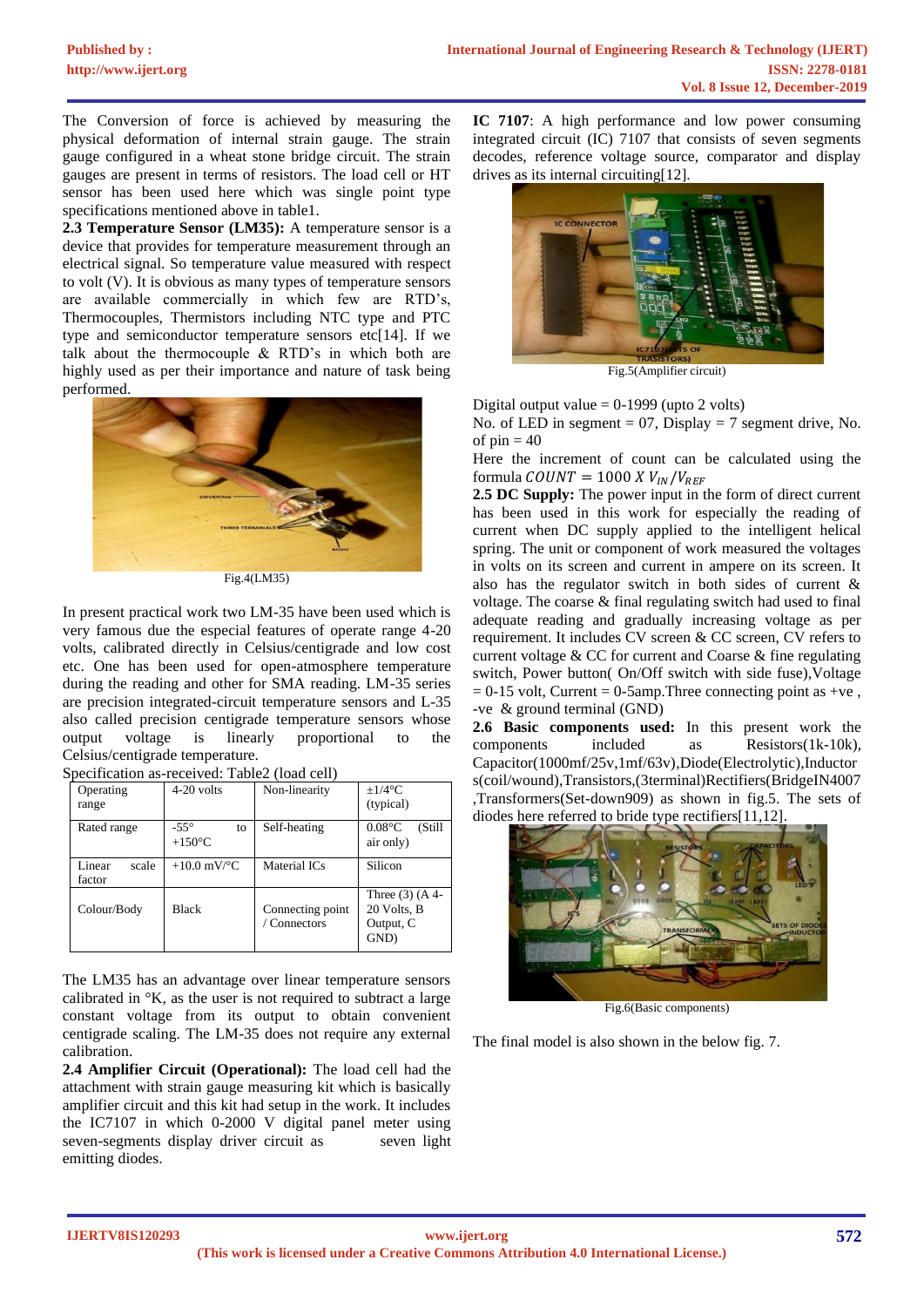

#### 6. MATERIAL & MANUFACTURING OF SMA HELICAL SPRING

The material of spring wire is flexinol (trade name of NiTi alloy) which behave as smart material. The one way SMA was purchased from the thing bits electronics Pvt. Ltd. as in drawn condition. As-received informing about SMA in composition as 49% Nickel and 51% Titanium with one way metallic material, also produced by vacuum induction melting. The flexinol wire of dia 1.0 mm, the manufacturing of SMA helical spring used the threaded screw, end restraints and mild steel fixture with copper clamping wire. The muffle furnace is utilized for the tolerance of  $\pm 5^{\circ}$ C and muffle voltage regulator is set at 530°C for 45 minutes to made typical helical spring with mean coil dia. of 7.4 mm & '8' no. of turns. The annealing process was firstly applied by just switch off the muffle furnace and removing the helical spring after 24 hours and then normalized for 6 hours.



Fig.8 (after annealed & normalized)

The parameters obtained were as :( D) Mean coil Dia =  $7.4$ mm,(d) Wire dia = 1.0 mm,(n) No. of turns = 8,(c) Spring index =  $D/d=7.4$ , (L<sub>initial</sub>) Initial free length of spring = 2.5 cm

#### 7. EXPERIMENTAL

The NiTi SMA helical spring one end had attached with socket terminal. Although socket terminal had maintained fixed also on the top jaw of iron stand and so tightened that not tilted during the loading or unloading. The other end of SMA helical spring had maintained fixed on the movable jaw of iron stand. Preset length condition of SMA helical spring wire represents the vertical length of spring.

|                                 | Table 3(All main observations) |                            |                                |                                |                                       |                                                          |                                             |
|---------------------------------|--------------------------------|----------------------------|--------------------------------|--------------------------------|---------------------------------------|----------------------------------------------------------|---------------------------------------------|
| Sr<br>${\bf N}$<br>$\mathbf{0}$ | Preset<br>Length(<br>L)        | Volta<br>ge<br>Appli<br>ed | Avg.<br>Curre<br>nt in<br>wire | Atm.<br><b>Temperat</b><br>ure | Avg.<br>Wir<br>e<br>Tem<br>p.<br>(0C) | Avg.<br>Loa<br>d-<br><b>Cell</b><br><b>Stra</b><br>in or | <b>Sprin</b><br>g-<br>load<br>value<br>(gm) |
|                                 | (cm)                           | (volts)                    | (Amp.                          | $(^0C)$                        |                                       | GF<br>valu<br>e                                          |                                             |
| $\mathbf{1}$                    | 7.5                            | 0.2                        | 0.93                           | 32.9                           | 33.1                                  | $\Omega$                                                 | Nil                                         |
| $\overline{2}$                  | 7.5                            | 0.4                        | 1.81                           | 32.9                           | 33.8                                  | $\theta$                                                 | Nil                                         |
| $\overline{\mathbf{3}}$         | 7.5                            | 0.6                        | 2.95                           | 33                             | 34.2                                  | $\mathbf{0}$                                             | Nil                                         |
| $\overline{\mathbf{4}}$         | 7.5                            | 0.8                        | 3.87                           | 33                             | 35                                    | 38.5                                                     | 427.3<br>5                                  |
| 5                               | 7.5                            | 1                          | 4.995                          | 33                             | 36.2<br>5                             | 76                                                       | 843.6                                       |
| 6                               | 7.5                            | 1.2                        | 6.12                           | 33.1                           | 38                                    | 83                                                       | 921.3                                       |
| 7                               | 7.5                            | 1.4                        | 7.545                          | 33.1                           | 40.2                                  | 90.5                                                     | 1004.<br>55                                 |
| 8                               | 7.5                            | 1.6                        | 8.675                          | 33                             | 48.2<br>5                             | 110.<br>5                                                | 1226.<br>55                                 |
| 9                               | 7.5                            | 1.8                        | 9.97                           | 33.1                           | 58.5                                  | 117                                                      | 1298.<br>7                                  |
| 10                              | 7.5                            | $\overline{2}$             | 10.63<br>5                     | 33                             | 64.5                                  | 128                                                      | 1420.<br>8                                  |

For the accuracy of result, the initial Load-Cell value due to the upper plate placed on load-Cell without voltage maintains at 'zero' mm

Spring-load value = Reading of load-Cell value for an applied voltage X Scale value

**7.1 Scale-value:** The scale values have been calculated with the help of steel slotted weights. The steel hanger weight was 50gm, but the slotted weights of each piece also equal to 50gm. The total 200gm weight had applied. The hanger placed on socket terminal just simply in the gap of its which is adjustable by turning the cap that present outside and behave like a nut. Placed the slotted weight of 50gm piece one by one until the weight reached firstly 100gm, then150gm and lastly 200gm.

> The Avg. scale-value has been calculates as: Set the initial value strain for load-cell =  $0'$ Strain value of hanger  $= 05$ Strain value of first weight  $(100gm) = 09$ Strain value of last weight  $(200gm) = 17$

|  |  | am vance of fast weight $(200\text{g})$ m $=$ |  |
|--|--|-----------------------------------------------|--|
|  |  | Table 4(For avg. scale value)                 |  |

| <b>Sr</b><br>N<br>$\mathbf{0}$ | <b>Slott</b><br>ed<br>weig<br>ht<br>(gm) | Hangi<br>ng<br>weight<br>(gm) | Loa<br>d-<br><b>Cell</b><br>Strai<br>n or<br>GF<br>valu<br>e | Atm.<br><b>Temperatur</b><br>$e(^0c)$ | <b>Differe</b><br>nce<br>value | <b>Related</b><br>value |
|--------------------------------|------------------------------------------|-------------------------------|--------------------------------------------------------------|---------------------------------------|--------------------------------|-------------------------|
| 1                              | $\mathbf{0}$                             | 50gm                          | 5                                                            | 32.3                                  | 5                              | $50/05=10$              |
| $\overline{c}$                 | 50                                       | 100g                          | 9                                                            | 32.4                                  | 4                              | $100/9=11.1$<br>11      |
| 3                              | 100                                      | 150                           | 13                                                           | 32.3                                  | 4                              | $150/13=11$ .<br>538    |
| 4                              | 150                                      | 200                           | 17                                                           | 32.4                                  | 4                              | $200/17=11$ .<br>765    |
|                                | $\sim$                                   | Avg. scale<br>value<br>$\sim$ |                                                              |                                       | 11.1035<br>.                   | $\sim$<br>$-$           |

Avg. scale-value = (Relative value I+ Relative value II+ Relative value III+ Relative value IV)/4  $=11.10$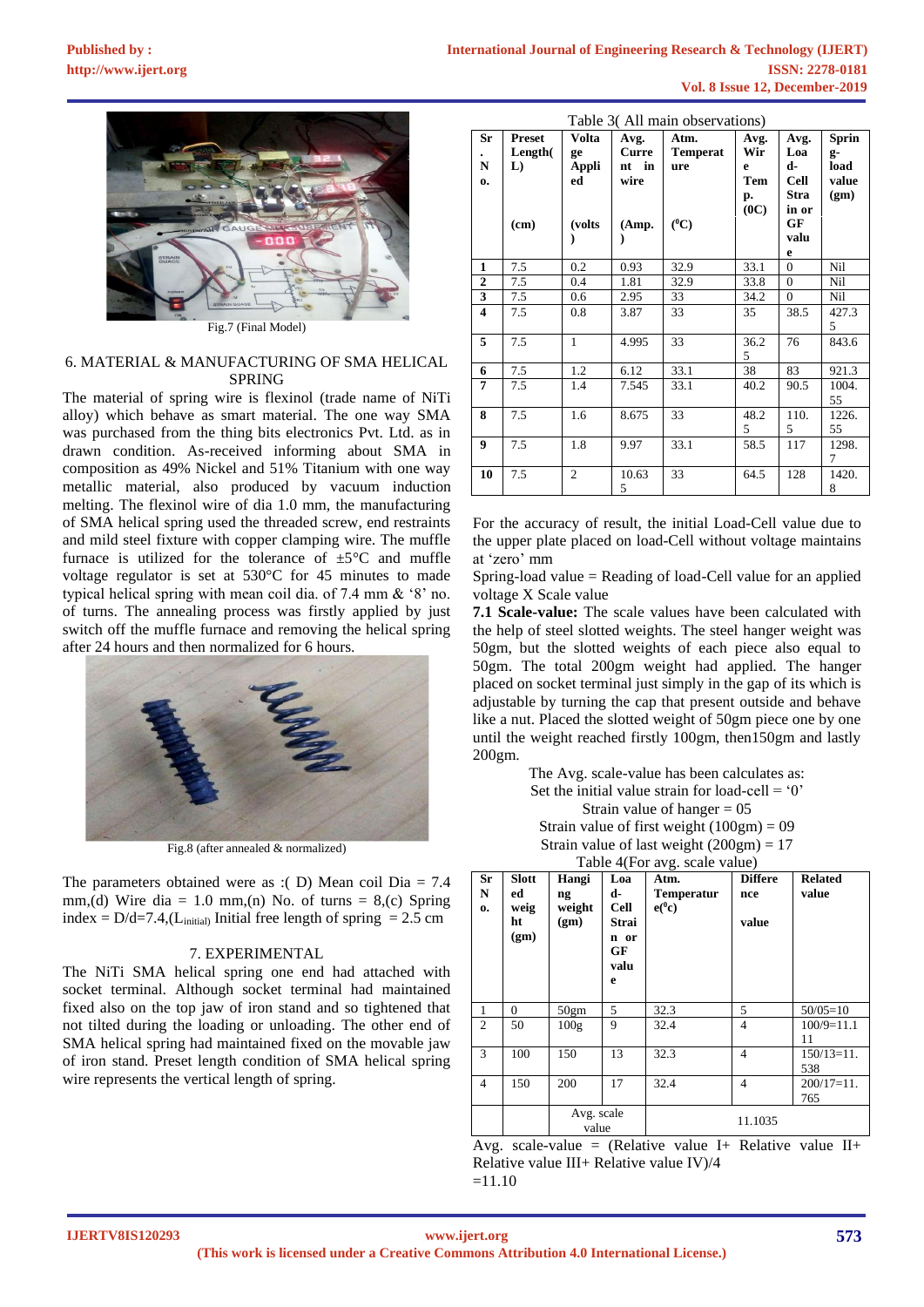#### 8. RESULTS AND DISCUSSION

The main data obtained in table 3, firstly the combined relationship of V, I, T,  $W_t$  and  $L_s$  were described as shown in fig.9 and corresponding table 5 showing the data.

Table 5(Data for V, I, T,  $W_t$  and  $L_s$ )

| Sr. No.        | <b>V(VOLTS)</b> | I(AMP.) | T(TEMP.) | $\mathbf{W_{T}}$ | $L_{s}$  |
|----------------|-----------------|---------|----------|------------------|----------|
|                | 0.2             | 0.93    | 33.1     |                  |          |
| $\overline{c}$ | 0.04            | 1.81    | 33.8     |                  | $\theta$ |
| 3              | 0.06            | 2.95    | 34.2     |                  |          |
| 4              | 0.8             | 3.87    | 35       | 38.5             | 0.42735  |
| 5              |                 | 4.995   | 36.25    | 76               | 0.8436   |
| 6              | 1.2             | 6.12    | 38       | 83               | 0.9213   |
| $\mathcal{I}$  | 1.4             | 7.545   | 40.2     | 90.5             | 1.00455  |
| 8              | 1.6             | 8.675   | 48.25    | 110.5            | 1.22655  |
| 9              | 1.8             | 9.97    | 58.5     | 117              | 1.2987   |
| 10             |                 | 10.635  | 64.5     | 128              | 1.4208   |



If we considered the minimum value to maximum value for average wire temperatures and average load cell strains readings corresponding to applied voltages as shown in table 6.

| Sr. No. | Voltage(V)     | $14010$ overminimum value to maximum value of $11.237$<br>Avg. Wire | Avg. Load-Cell Strain |
|---------|----------------|---------------------------------------------------------------------|-----------------------|
|         |                | Temperature( $W_T$ )                                                | or GF value(LS)       |
|         |                | (0C)                                                                |                       |
|         | 0.8            | 35                                                                  | 38.5                  |
| 2       |                | 36.25                                                               | 76                    |
| 3       | 1.2            | 38                                                                  | 83                    |
| 4       | 1.4            | 40.2                                                                | 90.5                  |
| 5       | 1.6            | 48.25                                                               | 110.5                 |
| 6       | 1.8            | 58.5                                                                | 117                   |
|         | $\mathfrak{D}$ | 64.5                                                                | 128                   |

| Table 6(Minimum value to Maximum value of $W_T$ , L <sub>s</sub> ) |  |  |
|--------------------------------------------------------------------|--|--|
|--------------------------------------------------------------------|--|--|

**The minimum value to maximum value relationship** for average wire temperatures and average load cell strains corresponding to applied voltages is shown graphically as in fig.9.



Fig.10 (Minimum value to Maximum value of  $W_T L_S$ )

The correlations obtained as:

Y = 67.5x-2.571,  $R^2$  = 0.933…….. (i) For  $W_T$  $Y = 25.58x+10.00$ ,  $R^2=0.897$ ……... (i) For L<sub>s</sub> Here 'R' represents the correlation coefficients.

It can be seen from the fig.9, red colour indicate the variation of  $W_T$  (Avg. wire temperature) corresponding to the value against applied voltage and also blue colour indicates the variation of  $L<sub>S</sub>$  (avg. load cell strain) corresponding to the value against applied voltage in the above mention graph.

**8.1 The minimum value to maximum value relationship**  for Avg. current in SMA wire which is measured in ampere and avg. load cell value in mm.  $T = 1, 1, 2, 7, 4, ...$ 

|         | Table $/(a$ at $a$ for Avg. current $\alpha$ GP value) |                                   |  |  |  |  |
|---------|--------------------------------------------------------|-----------------------------------|--|--|--|--|
| Sr. No. | Avg. Current (Amp.)                                    | Avg. Load-Cell Strain or GF value |  |  |  |  |
|         | 3.87                                                   | 38.5                              |  |  |  |  |
| 2       | 4.995                                                  | 76                                |  |  |  |  |
| 3       | 6.12                                                   | 83                                |  |  |  |  |
|         | 7.545                                                  | 90.5                              |  |  |  |  |
| 5       | 8.675                                                  | 110.5                             |  |  |  |  |
| 6       | 9.97                                                   | 117                               |  |  |  |  |
|         | 10.635                                                 | 128                               |  |  |  |  |

The seven readings have been considered as shown in table 7 above.



The correlations obtained as: **Y= 11.47x+6.997, R<sup>2</sup>=0.930… (iii)**

**8.2 The minimum value to maximum value relationship**  for applied voltage and avg. spring-load value measured in volts and Kg.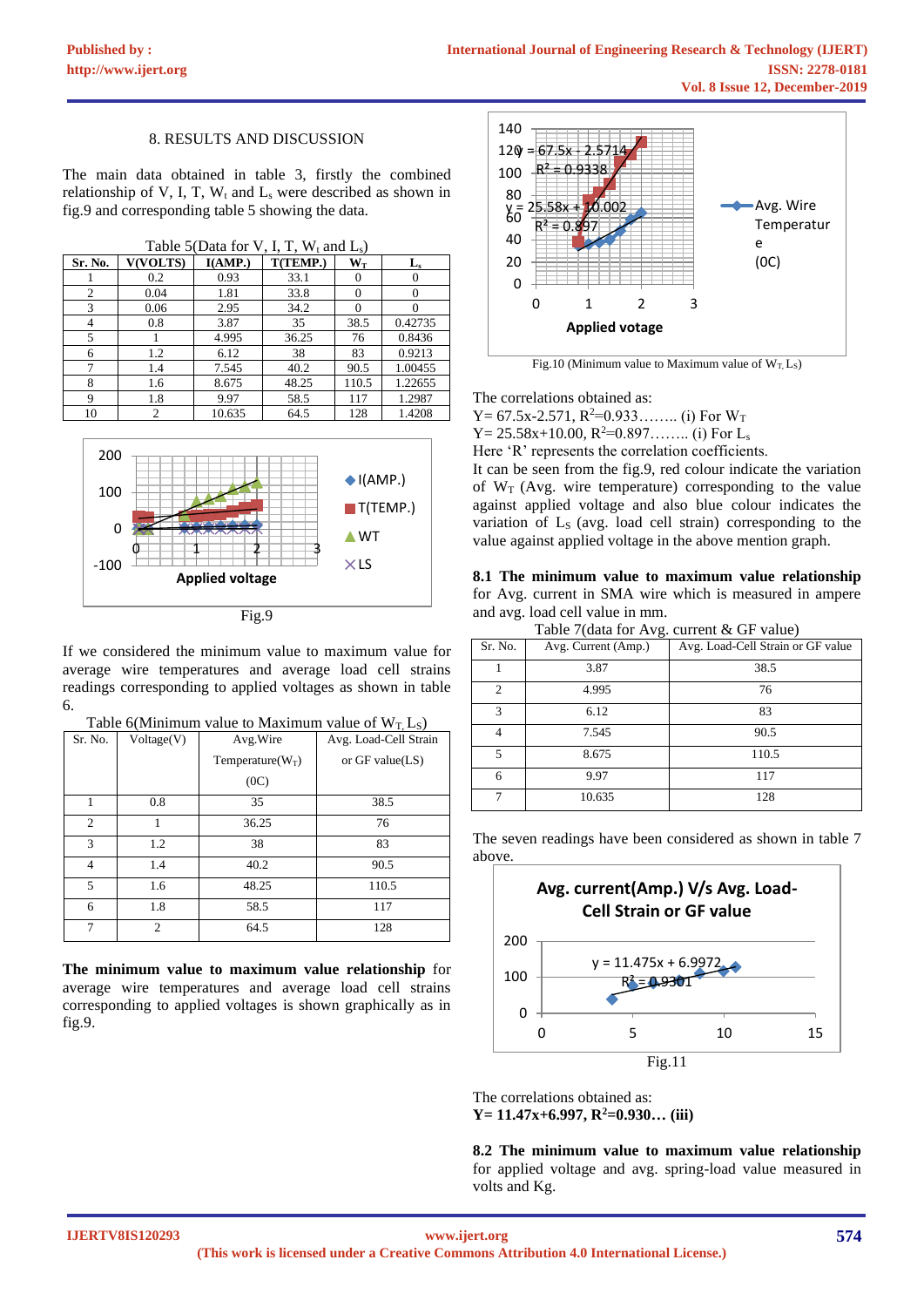| Sr. No.        | Voltage (Volts) | Spring-load value |
|----------------|-----------------|-------------------|
|                | 0.8             | 0.42735           |
| $\overline{c}$ |                 | 0.8436            |
| $\mathcal{R}$  | 1.2             | 0.9213            |
|                | 1.4             | 1.00455           |
| 5              | 1.6             | 1.22655           |
| 6              | 1.8             | 1.2987            |
| ⇁              | $\mathcal{D}$   | 1.4208            |

Table 8 (data for Voltage (Volts) & Spring-load value)

The seven readings also have been taken again from table 3 as shown in table 8 above.



The correlations obtained as: **Y= 0.749x+0.028, R<sup>2</sup>=0.933……. (iv)**

The same correlation was obtained due to no change of data but used to the find the avg. load model equation in case of **maximum value to minimum value relationship** for applied voltage (V) and spring-load value ( $W_T$ ).

#### **8.3 The minimum value to Median value relationship** for applied voltage and spring-load value

|  | Table 9( data for Volts $\&$ W <sub>T</sub> ) |  |  |  |  |
|--|-----------------------------------------------|--|--|--|--|
|--|-----------------------------------------------|--|--|--|--|

| Sr. No. | Voltage(Volts) | Spring-load value( $W_T$ ) |  |  |
|---------|----------------|----------------------------|--|--|
|         | $_{0.8}$       | 0.42735                    |  |  |
|         |                | 0.8436                     |  |  |
|         |                | 0.9213                     |  |  |
|         | -4             | 1.00455                    |  |  |

Four readings had considered as median in 7 values must be 4 th.



The correlations obtained as:

**Y** = 0.904x-0.195,  $R^2$  = 0.829…(iv) For V & Ws

**8.4 The maximum value to Median value relationship** for applied voltage and spring-load value

|  |  |  |  | Table 10(data for Volts & Spring-load value) |
|--|--|--|--|----------------------------------------------|
|--|--|--|--|----------------------------------------------|

| Sr. No. | Voltage(Volts) | Spring-load value( $W_T$ ) |
|---------|----------------|----------------------------|
|         |                | 1.4208                     |
|         |                | 1.2987                     |
|         |                | 1.22655                    |
|         |                | 1.00455                    |

Here again four readings had considered as median must be 4 reading.



Furthermore,

For Stress-values of intelligent helical spring SMA

Initially the spring was formed which have dimensions as:

Mean coil Dia = 7.4 mm & Wire dia = 1.0 mm, but fact is that spring deformed axially throughout according to length, so no. of turns & spring index have been changed. This 1.0 mm wire has stiffness value at room temperature, or we can say deformed position of spring in which martensite only stable phase is exist.

In present work the measured value of Initial Vertical length of spring  $((L_{iv}) = 2.5cm)$ 

Measured increased value of Final Vertical length of spring  $((L_{fv}) = 7.5cm$ , Mean coil diameter = 7.4

From Table 3,

 $7.4/10 = 0.74$  mm

Spring Index (C) =  $D/d = 0.74/1.0 = 0.74$ 

Shear stress factor  $(K_s) = 1 + 1/2C = 1 + 1/(2*0.74) = 1 +$  $0.676 = 1.676$ 

#### **8.5 Resultant Stress (τrs) calculation:**

We know that experimental helical spring behave like as an compression spring as at applied voltages the currents passes throughout wire and try to became full helical spring so forced imparted direction towards the each other or we can say lower end of wire try to move in upper direction and upper end of wire try to move in downward direction. Imaginary resultant stress equations  $(\tau_{\text{irs}})$  have been calculated from data mentioned in experimental work based on voltages & spring-loads values of intelligent helical spring SMA.

From the given Table 3, The Minimum and maximum Springload values referred to the forth reading for the 0.80 volts and  $10<sup>th</sup>$  reading for the 2.00 volts.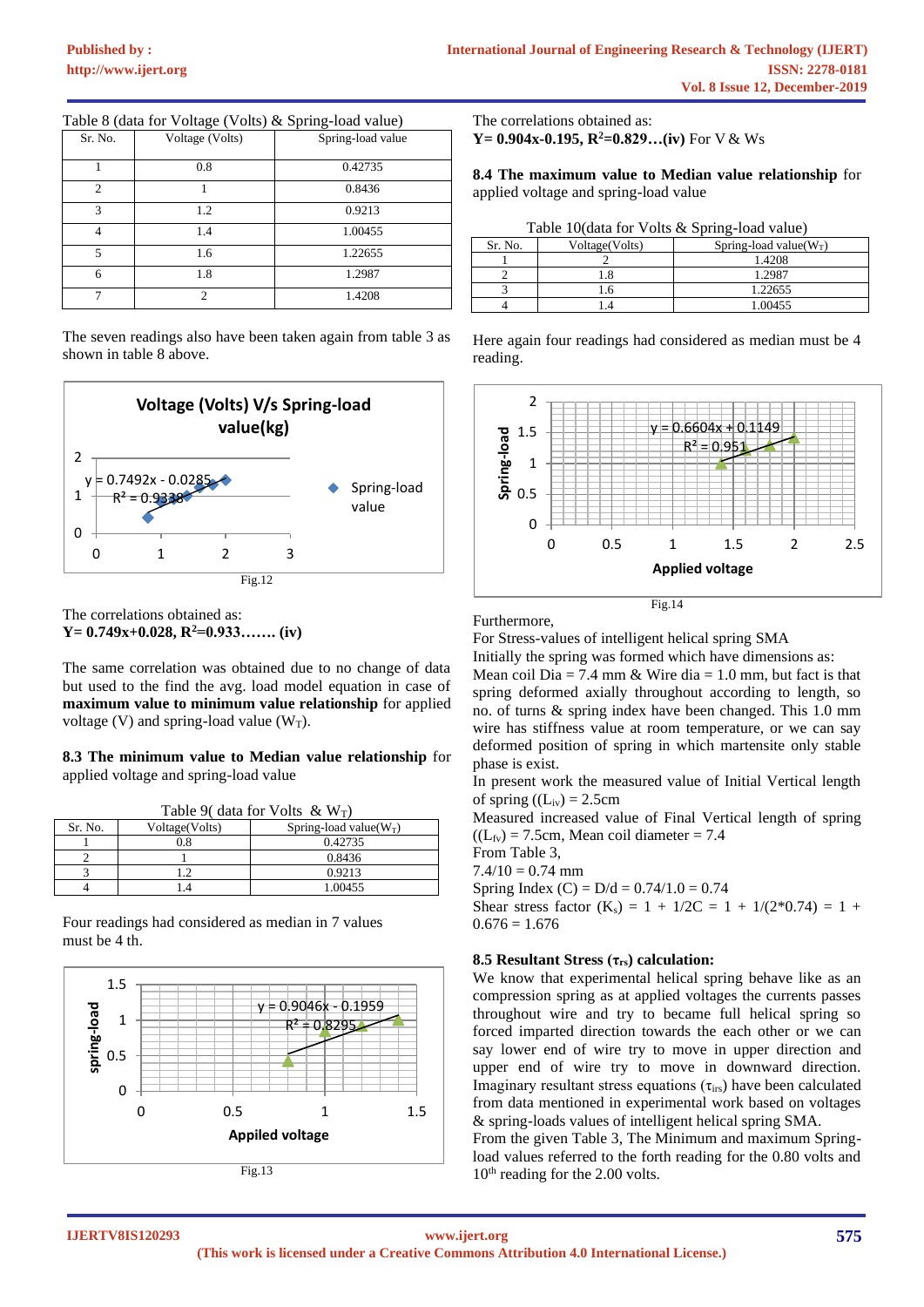The Imaginary resultant stress  $(\tau_{irs})$  can be calculated as:  $= (8 \times \text{Load} \times \text{Spring Index} \times \text{K}_s) / (\pi \times d^2) \dots (i)$ Where 'load' is denoted by F or W in Newton or kg,

'Spring Index' is denoted by C, 'Shear stress factor' is denoted by  $K_s$ ,

'Wire dia.' is denoted by d

'Mean coil dia.' Is denoted by D

# For the **Minimum Resultant stress** value

Again from Table 1, applied voltage  $=0.80$ volts and correspondingly given value of Spring-load value =  $427.35$  gm =  $427.35/1000$  kg = 0.42735kg Spring Index  $(C) = 0.74$ Shear stress factor  $(K_s) = 1.676$ Using ' $\pi$  'value equal to 22/7 Wire diameter = 1.0mm Here, substituting the values in equation no. (i), we get  $= (8 \times \text{Load} \times \text{Spring Index} \times \text{K}_s) / (\pi \times d^2)$  $=(8 \times 0.42735 \times 0.74) / (22/7*1.0^2)$  $= 2.529912/3.142875 = 0.804967 \approx 0.805$  ......(v)

For the **Maximum Resultant stress value**

In above mention row, applied voltage =2.0volts and correspondingly given value of Spring-load value =  $1420.80 \text{ gm} = 1420.80/1000 \text{ kg} =$ 1.4208kg Now again considering, Spring Index  $(C) = 0.74$ Shear stress factor  $(K_s) = 1.676$ Using ' $\pi$  'value equal to 22/7 Wire diameter  $= 1.0$ mm Here, substituting the values in equation no. (i), we get  $= (8 \times \text{Load} \times \text{Spring Index} \times \text{K}_s) / (\pi \times d^2)$  $=(8 \times 1.4208 \times 0.74) / (22/7*1.0^2)$  $= 8411136/3.142875 = 2.6762255 \approx 2.676$  …… (vi) (The minimum resultant stress value and maximum resultant stress value were obtained as **Imaginary Resultant Stress** 

**(τrs)**)

## **8.6 Model Equations**

This model equation based on data mention in

# Experimental work as:

**1. First model equation**

This equation is based on **Avg. load** relation for Min. value to max. value or vice-versa:

Let considering,

Load equation  $(Y^I) = Min$ . value to max. value

Load equation  $(Y^{II})$  = Max. value to min. value

**Avg. Load**  $(Y_{AL}) = [(Y^{I}) + (Y^{II})]/2$ 

$$
= (0.749x + 0.749x)/2 - (0.0.28 + 0.028)/2
$$

$$
Y_{\rm Al} = 0.3745x - 0.014
$$

In helical spring,

Spring force  $(F_s) = -k.\delta$ 

If the one-dimensional deflection of spring in which 'δ' represents the deflection of spring and 'k' represents the spring constant, so we can write

 $(F_s) = Y_{Al} = 0.3745x - 0.014$ ………(vii)

**1. Second model equation**

This equation is based on Avg. load relation for Min. value to median value and max. value to median value: Let considering, Load equation  $(Z^I)$  = Min. value to median value Load equation  $(Z^{II})$  = Max. value to median value **Avg. Load**  $(Z_{AL}) = [(Z^{I}) + (Z^{II})]/2$  $=(0.904x-0.195+0.660x+0.114)/2$  **=** (1.564x-0.081)/2  **ZAL = 0.782x-0.0405** Again we can write for one-dimensional deflection  $(\mathbf{F}_s) = \mathbf{Z}_{AL} = 0.782\mathbf{x} - 0.0405 \dots \dots \dots (viii)$ **Imaginary deflections (X1, X2, ….)** Experimental calculations used the final length  $L<sub>initial</sub> = 2.5cm = Initial free length of SMA$  $L_{final}$  = 7.5cm = final free length of SMA =Preset length of SMA spring Deflection  $(X_1) = L_{final} - L_{initial} = 7.5 - 2.5$ First deflection  $(X_1) = 5.0$ cm (data included)  $L<sub>initial</sub> = 2.5cm = Initial free length of SMA$  $L_{final} = 6.5$ cm = final free length of SMA =Preset length of SMA spring Deflection  $(X_2) = L_{final} - L_{initial} = 6.5 - 2.5$ Second deflection  $(X_2) = 4.0cm$  (data not included) Deflections  $=X_1=5.0 \& X_2=4.0$ , must be equal to the Height(H) of weight/ load falling according to the gravity in one direction, so we can write

### **Height of Falling load(P)= Deflections =** $X_1$  **or**  $X_2$ **<b>……(ix)** (If initial height not considered)

These above (vii),(viii)  $&$  (ix) equations help to find the work done in springs( $W_s$ ) which to bear the calculated Load fr, For example, in spring, Work done of single spring(onedimensional loading only)

$$
W_s = \int_{initial}^{final} (Fs). d\delta
$$
  
=  $\int_{initial}^{final} (-k. \delta). d\delta$   
=  $-1k/2[(\delta_{initial})^2 - (\delta_{final})^2]$ 

Work done by two springs (one-dimensional loading)

$$
W_{s1} = \int_{initial}^{final} -(k_1 + k_2) \, d\delta \text{ (for IIrl condition)}
$$
  

$$
W_{s1} = \int_{initial}^{final} -(1/k_1 + 1/k_2) \, d\delta \text{ (for series)}
$$

**For New design of helical spring** necessary parameters are d(wire dai.), D(mean coil dia.) and P(load simply knowing k and calculated load  $(P) = Y_{AI} = Z_{AL}$ . The resultant shear stress also calculated with or without considering the stress concentration in inside fibre of coil.

Above three equations also help to find P.E of falling load(P), K.E of falling load(P) and also which types of damping of load (P) required during falling (all in one-dimensional loading only).

#### **CONCLUSIONS**

This Physical model enables the stability of intelligent helical SMA spring by defining the various working parameters before its practical implementing as an actuator. It also enables to the design of single spring or no. of springs based on the SMA. It includes

1. The various relationships with the help of correlations for the minimum value to maximum value relationship for applied voltages and spring-